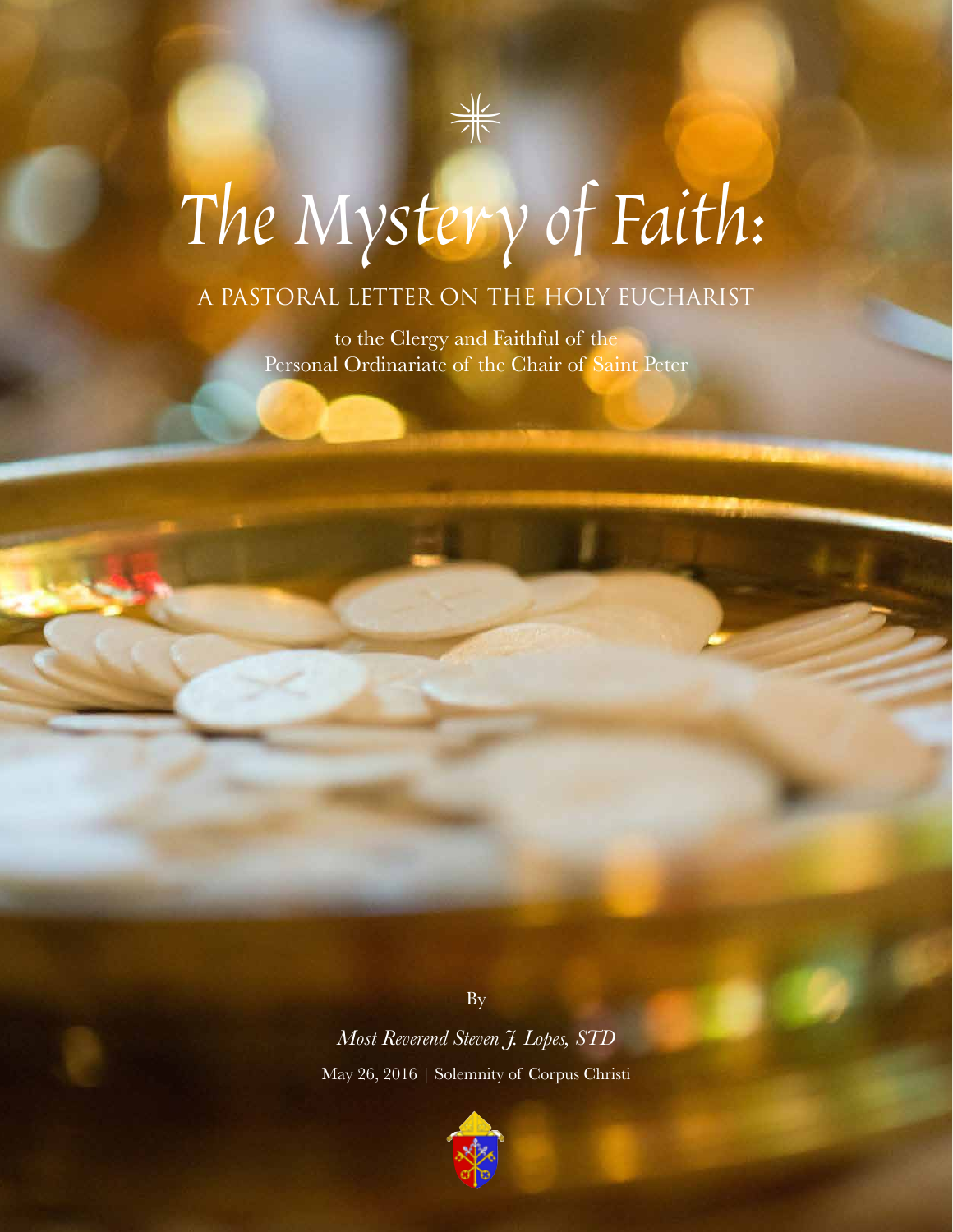The Eucharist is truly at the heart of our faith.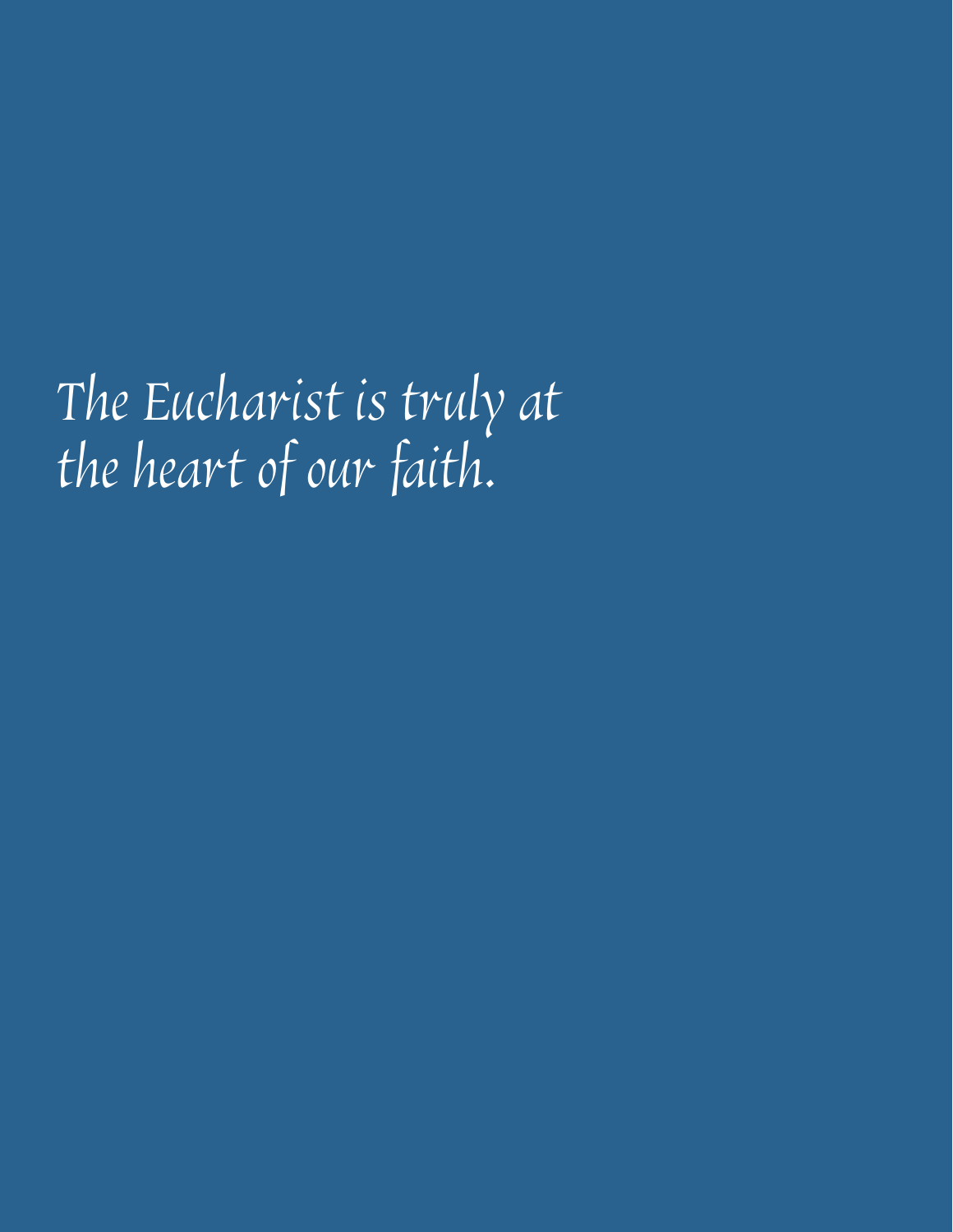#### 米 INTRODUCTION

#### *Dear Brothers and Sisters in Christ,*

The Church celebrates the Solemnity of Corpus Christi after having just completed Lent and Easter, liturgical times whose readings and prayers speak eloquently about the paschal mystery which is the heart of our faith. I was ordained as your bishop just before we began the Lenten pilgrimage, and I want to express my heartfelt gratitude for the affectionate welcome you have extended to me. It is truly exciting and humbling to be so intimately connected with the Ordinariate and see the faith and vitality of our parish communities!

As we enter now into Trinitytide, I am taking the occasion of this letter to share some reflections with you on the mystery of the Eucharist. The final Encyclical of Saint John Paul II, *Ecclesia de Eucharistia*, dealt with this important topic in a particularly eloquent way and expressed the saintly pope's great desire to rekindle a sense of "amazement" before the great mystery of Christ in the Eucharist. My experience working in Rome reading through the inspiring accounts of our priests who have made the difficult yet rewarding journey into full communion with the Catholic Church was a holy exercise. A common thread running through those accounts was the funeral of Pope John Paul, and this is what prompted me to think of his final Encyclical in the context of our Ordinariate. Many of the priests testified that a crucial moment in their journey was experiencing that funeral and seeing in it something about the communion of the Church. I presume this is true for many lay people in our Ordinariate as well: the funeral of the Bishop of Rome manifested the truth that God's Church is truly one, holy, catholic, and apostolic. And yet, as impressive as that papal funeral was, it was in essence what every Catholic funeral is: an occasion to celebrate the Eucharist for the remission of sins and repose of the soul of a deceased Christian, to accompany a disciple homeward with our prayers. The Eucharist is truly at the heart of our faith.

Pope John Paul penned *Ecclesia de Eucharistia* during his final illness as a parting gift to the Church. It is my hope that his words will inspire us all to deepen our love for this, the greatest of the works of the Lord and so I invite you to read this work in its entirety. Here, I would like to excerpt some key paragraphs and reflect with you on what they say to us as members of the Ordinariate about our identity as Catholic Christians and about our particular mission in the Church.

The very first paragraph of the Encyclical underscores the centrality of Eucharist for our life as Christians:

1. The Church draws her life from the Eucharist. This truth does not simply express a daily experience of faith, but recapitulates *the heart of the mystery of the Church*. In a variety of ways she joyfully experiences the constant fulfilment of the promise: "Lo, I am with you always, to the close of the age" (*Mt* 28:20), but in the Holy Eucharist, through the changing of bread and wine into the body and blood of the Lord, she rejoices in this presence with unique intensity. Ever since Pentecost, when the Church, the People of the New Covenant, began her pilgrim journey towards her heavenly homeland, the Divine Sacrament has continued to mark the passing of her days, filling them with confident hope.

The Second Vatican Council rightly proclaimed that the Eucharistic sacrifice is the source and summit of the Christian life. "For the most holy Eucharist contains the Church's entire spiritual wealth: Christ himself, our passover and living bread. Through his own flesh, now made living and life-giving by the Holy Spirit, he offers life to men." Consequently the gaze of the Church is constantly turned to her Lord, present in the Sacrament of the Altar, in which she discovers the full manifestation of his boundless love.

To say that the Church draws her life from the Eucharist is to affirm that Eucharistic communion is fundamentally a gift of God accomplished in the redeeming self-offering of Christ on the cross. As we turn our gaze to Our Lord present in the Sacrament of the Altar, we can contemplate this reality from diverse perspectives: the Mass as a sacrifice; the real presence of Christ in the Eucharist; the Eucharistic banquet; the relationship between the Church and the Eucharist; and finally, the Eucharist and the world around us.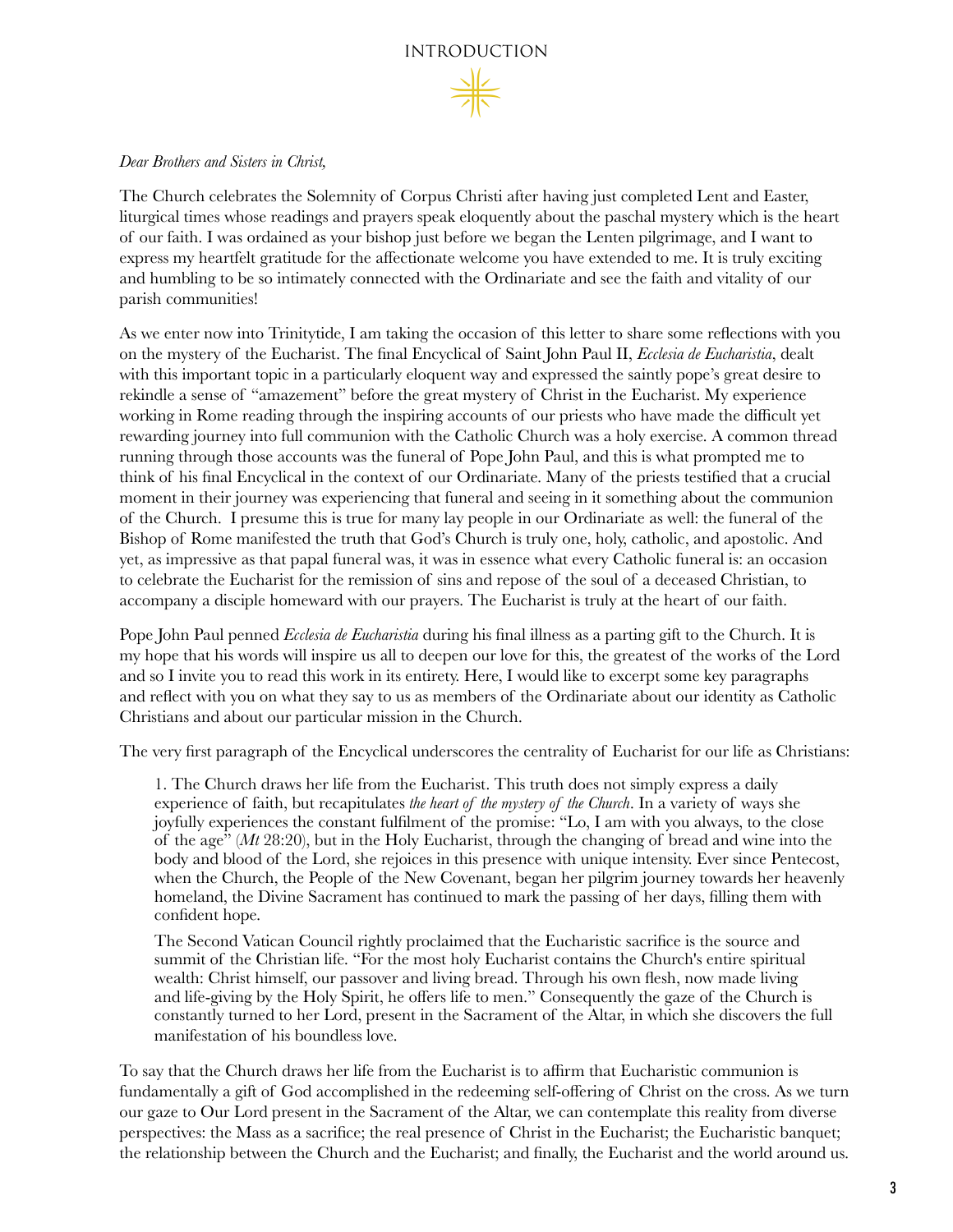

#### The Holy Sacrifice of the Mass



Early on in his Encyclical, Pope John Paul<br>speaks eloquently about the connection<br>between the Eucharistic celebration and<br>Christ's redemptive death on the Cross: speaks eloquently about the connection between the Eucharistic celebration and Christ's redemptive death on the Cross:

> 11. When the Church celebrates the Eucharist, the memorial of her Lord's death and resurrection, this central event of salvation becomes really present and "the work of our redemption is carried out." This sacrifice is so decisive for the salvation of the human race that Jesus Christ offered it and returned to the Father only *after he had left us a means of sharing in it* as if we had been present there. Each member of the faithful can thus take part in it and inexhaustibly gain its fruits.

12. This aspect of the universal charity of the Eucharistic Sacrifice is based on the words of the Savior himself. In instituting it, he did not merely say: "This is my body," "this is my blood," but went on to add: "which is given for you," "which is poured out for you" (Lk 22:19-20). Jesus did not simply state that what he was giving them to eat and drink was his body and his blood; he also expressed *its sacrificial meaning* and made sacramentally present his sacrifice which would soon be offered on the Cross for the salvation of all…

The Church constantly draws her life from the redeeming sacrifice; she approaches it not only through faith-filled remembrance, but also through a real contact, since *this sacrifice is made present ever anew*, sacramentally perpetuated, in every community which offers it at the hands of the consecrated minister. The Eucharist thus applies to men and women today the reconciliation won once for all by Christ for mankind in every age… Saint John Chrysostom put it well: "We always offer the same Lamb, not one today and another tomorrow, but always the same one. For this reason the sacrifice is always only one... Even now we offer that victim who was once offered and who will never be consumed."

As you know, Protestant reformers challenged the Catholic doctrine of the Mass as a sacrifice, leading Archbishop Cranmer in the Thirty-Nine Articles to state: "Wherefore the sacrifices of Masses, in the which it was commonly said that the Priest did offer Christ for the quick and the dead, to have remission of pain or guilt, were blasphemous fables and dangerous deceits" (Article 31). The Eucharistic controversies of the sixteenth century led to a suspension of the practice of daily Mass in the Church of England, its place taken by the public recitation of Morning Prayer and Evening Prayer (Matins and Evensong), certainly treasures of the Anglican patrimony in and of themselves, but detached from their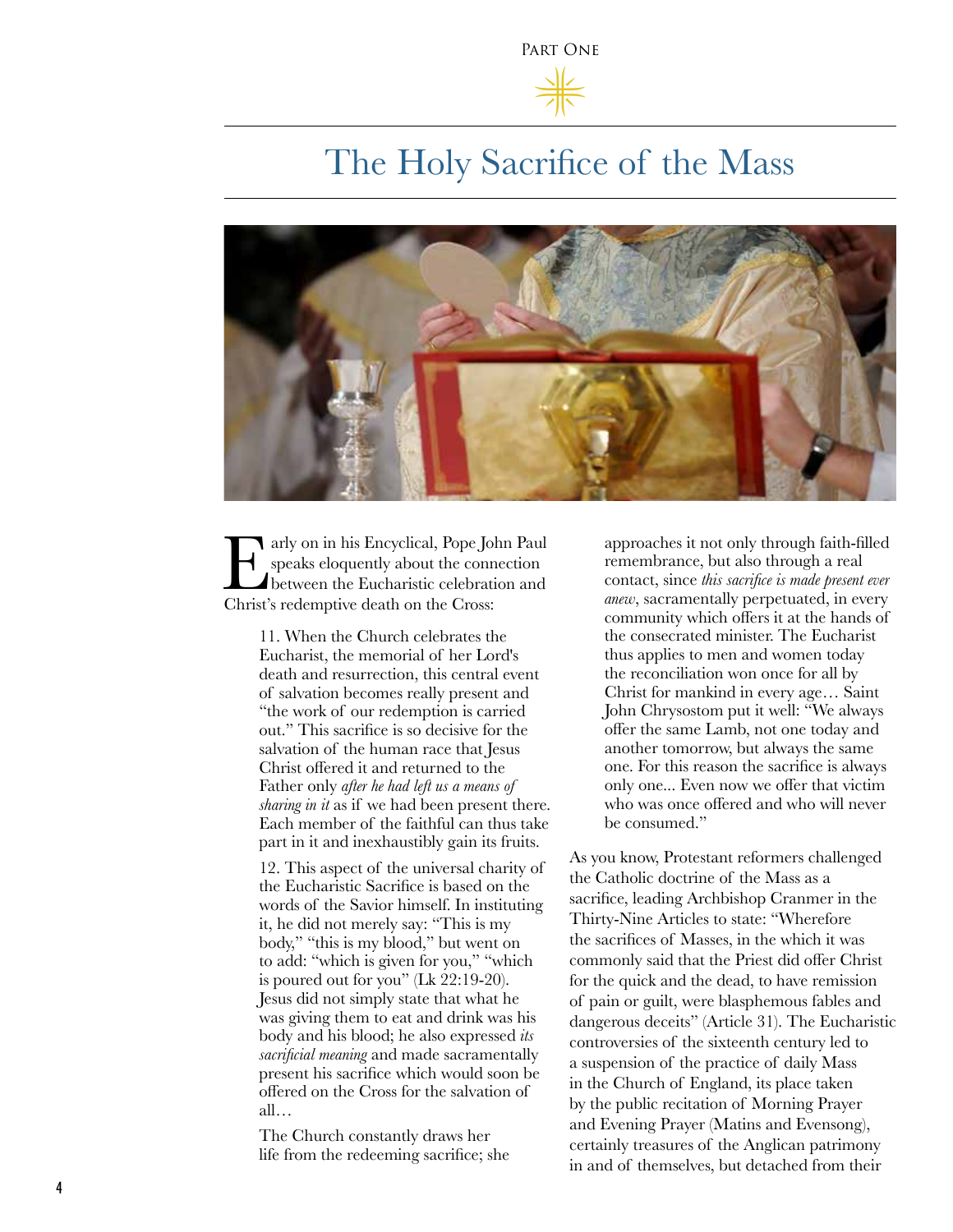proper context of the Eucharistic celebration.

Daily celebration of the Eucharist has been restored in some Anglican communities, but it has always been and remains an important feature of Roman Catholic worship. I encourage the faithful of our Ordinariate

to take part in the daily celebration of the Eucharist when possible, especially in the seasons of Advent/Christmas and Lent/Easter, which set forth the mysteries of our redemption in Christ with particularly rich readings, chants, and prayers.

米 Part Two

#### Christ's real presence in the Eucharist

There is an essential link between the sacrifice of the Mass and presence of Jesus Christ, Body and Blood, Soul and Divinity, under the appearances of bread and sacrifice of the Mass and presence of Jesus Christ, Body and Blood, Soul and wine. Saint Louis de Montfort observed:

> Eternal Wisdom, on the one hand, wished to prove His love for man by dying in his place in order to save him, but on the other hand, he could not bear the thought of leaving him. So he devised a marvelous way of dying and living at the same time, and of abiding with man until the end of time. In order to satisfy his love, he instituted the sacrament of the Holy Eucharist and went to the extent of changing and overturning nature itself.<sup>1</sup>

It is not surprising, therefore, that after presenting the relationship between the Eucharist and Calvary, Pope John Paul goes on to speak about the presence of the risen, glorified humanity of Jesus Christ in the Blessed Sacrament. In *Ecclesia de Eucharistia* he says:

> 15. The sacramental re-presentation of Christ's sacrifice, crowned by the resurrection, in the Mass involves a most special presence which — in the words of Paul  $\overline{\text{VI}}$  — "is called 'real' not as a way of excluding all other types of presence as if they were 'not real,' but because it is a presence in the fullest sense: a substantial

presence whereby Christ, the God-Man, is wholly and entirely present." This sets forth once more the perennially valid teaching of the Council of Trent: "the consecration of the bread and wine effects the change of the whole substance of the bread into the substance of the body of Christ our Lord, and of the whole substance of the wine into the substance of his blood. And the holy Catholic Church has fittingly and properly called this change transubstantiation." Truly the Eucharist is a *mysterium fidei*, a mystery which surpasses our understanding and can only be received in faith, as is often brought out in the catechesis of the Church Fathers regarding this divine sacrament: "Do not see — Saint Cyril of Jerusalem exhorts — in the bread and wine merely natural elements, because the Lord has expressly said that they are his body and his blood: faith assures you of this, though your senses suggest otherwise."

25. The *worship of the Eucharist* outside of the Mass is of inestimable value for the life of the Church. This worship is strictly linked to the celebration of the Eucharistic Sacrifice. The presence of Christ under the sacred species reserved after Mass — a presence which lasts as long as the species of bread and of wine remain — derives from the celebration of the sacrifice and is directed towards communion, both sacramental and spiritual. It is the responsibility of Pastors to encourage, also by their personal witness, the practice of Eucharistic

There is an essential link between the sacrifice of the Mass and presence of Jesus Christ, Body and Blood, Soul and Divinity, under the appearances of bread and wine.

<sup>1</sup> Saint Louis de Montfort, *Love of Eternal Wisdom*, n. 71, in *God Alone: The Collected Writings of Saint Louis Marie de Montfort* (Bay Shore, New York: Montfort Publications, 1987), pg. 68.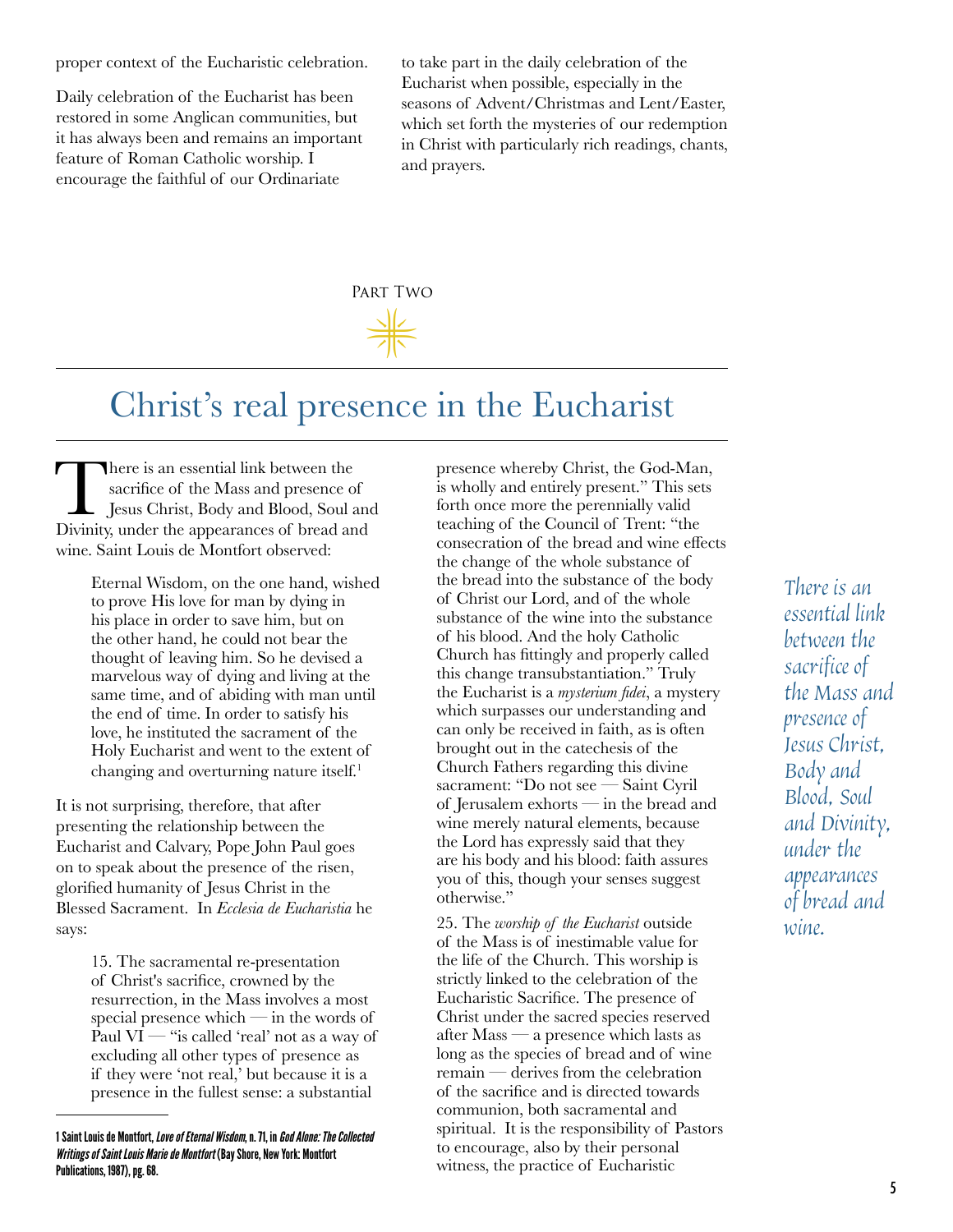adoration, and exposition of the Blessed Sacrament in particular, as well as prayer of adoration before Christ present under the Eucharistic species.

It is pleasant to spend time with him, to lie close to his breast like the Beloved Disciple (cf.  $\mathfrak{f}_n$  13:25) and to feel the infinite love present in his heart. If in our time Christians must be distinguished above all by the "art of prayer," how can we not feel a renewed need to spend time in spiritual converse, in silent adoration, in heartfelt love before Christ present in the Most Holy Sacrament? How often, dear brother and sisters, have I experienced this, and drawn from it strength, consolation and support!

I know that many of you have likewise experienced the consolation and support that flow from prayer in the presence of the Blessed Sacrament. Such prayer allows us to extend

Love for the Eucharistic Lord has been an incentive for many Anglicans to take the road to full communion with the Catholic Church.

our communion with Christ beyond the liturgical celebration, bringing to him our needs and those of our loved ones. I am happy to see that adoration of the Blessed Sacrament and Benediction are part of the devotional life of many of our communities. I encourage this devotion, which in turn nourishes our deeper participation in the Eucharistic liturgy. Spending time in prayer before the Blessed

Sacrament reserved in Catholic churches wherever we happen to be provides a wonderful opportunity to rejoice in the unity of faith and devotion we enjoy with all the members of the Catholic Church throughout the world.

Love for the Eucharistic Lord has been an incentive for many Anglicans to take the road to full communion with the Catholic Church. I would like to share with you a short but moving prayer by Blessed John Henry Newman:

> I place myself in the presence of Him, in whose Incarnate Presence I am before I place myself there. I adore You, O my Savior, present here as God and as man, in soul and in body, in true flesh and blood. I acknowledge and confess that I kneel before that Sacred Humanity, which was conceived in Mary's womb, and lay in Mary's bosom; which grew up to twelve, wrought miracles, and spoke words of wisdom and peace; which in due season hung on the cross, lay in the tomb, rose from the dead, and now reigns in heaven. I praise, and bless, and give myself wholly to Him, who is the true Bread of my soul, and my everlasting joy. Amen.<sup>2</sup>

I would also commend to you a set of 31 meditations on the Eucharist penned by another notable Anglican convert, Ronald Knox. It was Msgr. Knox's custom to deliver the sermon on the feast of Corpus Christi every year at the church of the same name in Maiden Lane, and in the opinion of Fr. Philip Caraman, who edited three volumes of Knox's sermons, these talks present a most valuable and modern treatise on the Blessed Sacrament.3

<sup>2</sup> This prayer is found at the beginning of Newman's *Meditations and Devotions*.

<sup>3</sup> These meditations may be found in Monsignor Ronald Knox, *Pastoral Sermons and Occasional Sermons* (San Francisco: Ignatius Press, 2002). The whole book is well worth a read.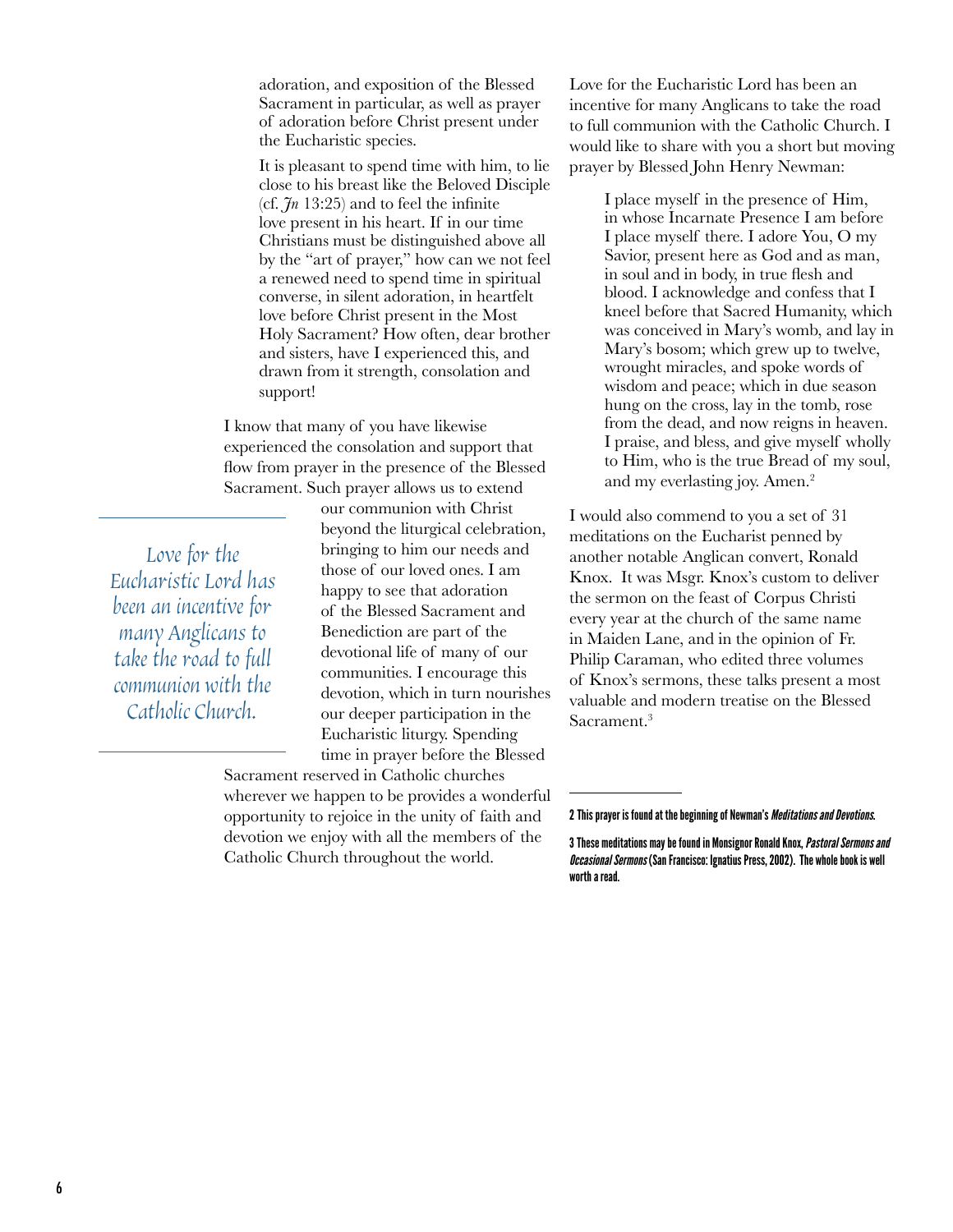

## The Supper of the Lord

 $\blacktriangleright$  t. Thomas Aquinas called the Mass the *sacrum convivium*, the sacred banquet. When I was a seminarian in California, I used to enjoy contemplating the beautiful stained glass windows in our chapel at St. Patrick's Seminary. One of these depicted the risen Christ on the shore of the Sea of Galilee, welcoming his disciples to a warm fire on which bread and fish were being prepared. Beneath the picture was the invitation of Our Lord, "Come and have breakfast" (John 21:12). For two thousand years Christ has invited us to come to him, at times discouraged and tired like those fishermen, to find refreshment.

Pope John Paul writes:

16. The saving efficacy of the sacrifice is fully realized when the Lord's body and blood are received in communion. The Eucharistic Sacrifice is intrinsically directed to the inward union of the faithful with Christ through communion; we receive the very One who offered himself for us, we receive his body which he gave up for us on the Cross and his blood which he "poured out for many for the forgiveness of sins" (*Mt* 26:28).

We are reminded of his words: "As the living Father sent me, and I live because of the Father, so he who eats me will live because of me" (*Jn* 6:57). Jesus himself reassures us that this union, which he compares to that of the life of the Trinity, is truly realized. *The Eucharist is a true banquet*, in which Christ offers himself as our nourishment. When for the first time Jesus spoke of this food, his listeners were astonished and bewildered, which forced the Master to emphasize the objective truth of his words: "Truly, truly, I say to you, unless you eat the flesh of the Son of Man and drink his blood, you have no life within you" (*Jn* 6:53). This is no metaphorical food: "My flesh is food indeed, and my blood is drink indeed" (*Jn* 6:55).

22. Incorporation into Christ, which is brought about by Baptism, is constantly renewed and consolidated by sharing in the Eucharistic Sacrifice, especially by that full sharing which takes place in sacramental communion. We can say not only that *each of us receives Christ, but also that Christ receives each of us*. He enters into friendship with us: "You are my friends"

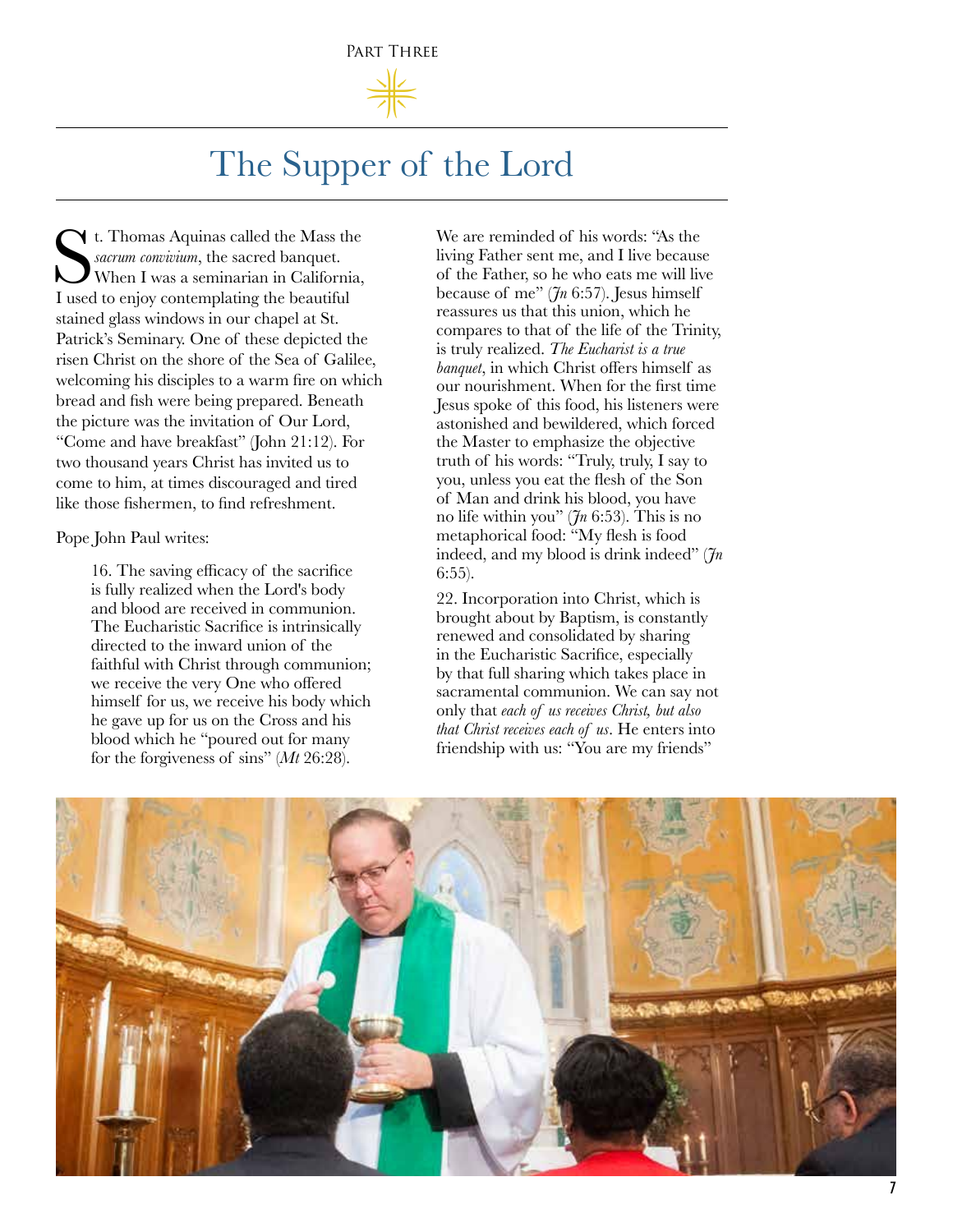$(\mathcal{J}_n 15:14)$ . Indeed, it is because of him that we have life: "He who eats me will live because of me" (*Jn* 6:57). Eucharistic communion brings about in a sublime way the mutual "abiding" of Christ and each of his followers: "Abide in me, and I in you" (*Jn* 15:4).

We need this heavenly manna as we make our way through the desert of this life on our way to the Promised Land. Pope Francis never tires of underscoring the truth that the Eucharist is not a reward for being good; it is a medicine to make us better. We experience the forgiveness of venial sins when we participate in the Holy Eucharist: communion is about relationships, and Christ's redemptive death heals our relationships with God, our neighbor, and our own deepest selves.

That being said, a desire to receive Christ should also entail a desire for deeper conversion, and there is no surer path to such conversion than the regular celebration of the sacrament of Penance. *Ecclesia de Eucharistia* speaks of the intimate connection between these sacraments:

> 37. The two sacraments of the Eucharist and Penance are very closely connected. Because the Eucharist makes present the redeeming sacrifice of the Cross, perpetuating it sacramentally, it naturally gives rise to a continuous need for conversion, for a personal response to the appeal made by Saint Paul to the

Christians of Corinth: "We beseech you on behalf of Christ, be reconciled to God" (*2 Cor* 5:20). If a Christian's conscience is burdened by serious sin, then the path of penance through the sacrament of Reconciliation becomes necessary for full participation in the Eucharistic Sacrifice.

I am writing this letter to you during this Jubilee Year of Mercy, and our present Holy Father has repeatedly emphasized the importance of our availing ourselves of God's mercy in the sacrament of reconciliation. When asked, "What are the most important things that a believer should do during the Holy Year of Mercy?" Pope Francis answered: "He should open up to the Mercy of God, open up his heart and himself, and allow Jesus to come toward him by approaching the confessional with faith."4

I urge all of us, clergy and laity alike, to have frequent recourse to confession. To this end, I want to encourage my brother priests to provide ample opportunities for people to come to confession; apart from the celebration of the Eucharist itself, we have no greater calling than to be ministers of God's mercy in the sacrament of reconciliation.

4 Pope Francis, *The Name of God is Mercy* (New York: Random House, 2016), pg. 97. The second chapter of this book deals with "the gift of confession."

Part Four



### The Eucharist and the Church

The sacramental life is both profoundly<br>personal and intimate, and at the same<br>time the greatest expression of our<br>communion with one another. The *Catechism* personal and intimate, and at the same time the greatest expression of our communion with one another. The *Catechism of the Catholic Church* states quite simply, "The Eucharist makes the Church" (CCC 1396).

Pope John Paul writes as follows:

23. Eucharistic communion also confirms the Church in her unity as the body of Christ. Saint Paul refers to this *unifying power* of participation in the banquet

We need this heavenly manna as we make our way through the desert of this life on our way to the Promised Land.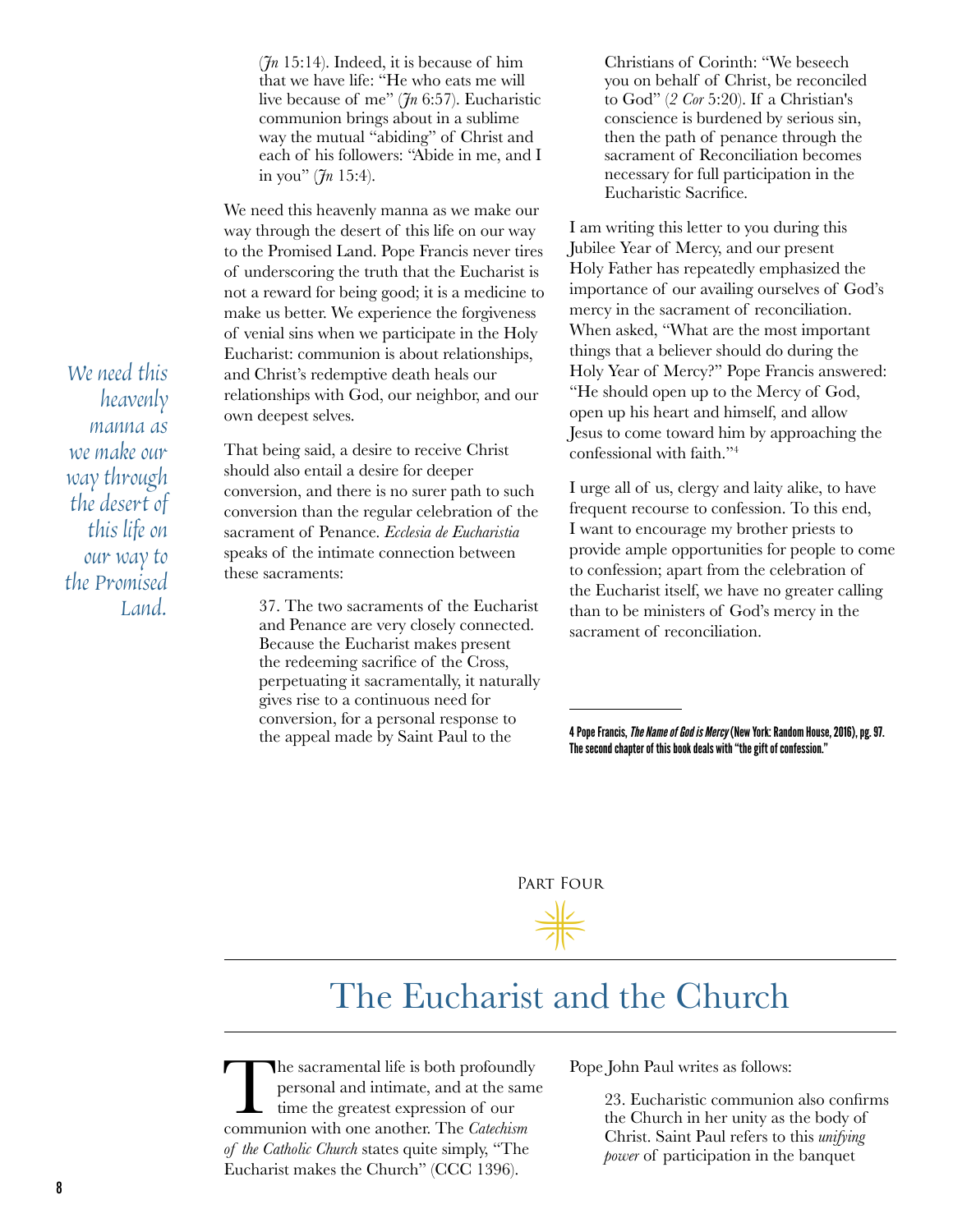of the Eucharist when he writes to the Corinthians: "The bread which we break, is it not a communion in the body of Christ? Because there is one bread, we who are many are one body, for we all partake of the one bread" (*1 Cor* 10:16-17). Saint John Chrysostom's commentary on these words is profound and perceptive: "For what is the bread? It is the body of Christ. And what do those who receive it become? The Body of Christ – not many bodies but one body. For as bread is completely one, though made of up many grains of wheat, and these, albeit unseen, remain nonetheless present, in such a way that their difference is not apparent since they have been made a perfect whole, so too are we mutually joined to one another and together united with Christ."

39. Furthermore, given the very nature of ecclesial communion and its relation to the sacrament of the Eucharist, it must be recalled that "the Eucharistic Sacrifice, while always offered in a particular community, is never a celebration of that community alone. In fact, the community, in receiving the Eucharistic presence of the Lord, receives the entire gift of salvation and shows, even in its lasting visible particular form, that it is the image and true presence of the one, holy, catholic and apostolic Church." From this it follows that a truly Eucharistic community cannot be closed in upon itself, as though it were somehow self-sufficient; rather it must persevere in harmony with every other Catholic community.

I know I am preaching to the choir here: many of you have borne heavy crosses for the sake of coming into full communion with Christ's Catholic Church. You cherish what many cradle Catholics might take for granted: Eucharistic fellowship with believers throughout the world in union with the Bishop of Rome, the Successor of St. Peter. The very name of our Ordinariate proclaims the importance of this communion with the Chair of St. Peter. Not surprisingly, Pope John Paul touches on this theme, as well:

> 39. The ecclesial communion of the Eucharistic assembly is a communion with its own *Bishop and with the Roman Pontiff*. The Bishop, in effect, is the visible principle and the foundation of unity within his particular Church. It

would therefore be a great contradiction if the sacrament *par excellence* of the Church's unity were celebrated without true communion with the Bishop. As Saint Ignatius of Antioch wrote: "That Eucharist which is celebrated under the Bishop, or under one to whom the Bishop has given this charge, may be considered certain."

Likewise, since "the Roman Pontiff, as the successor of Peter, is the perpetual and visible source and foundation of the unity of the Bishops and of the multitude of the faithful,"

communion with him is intrinsically required for the celebration of the Eucharistic Sacrifice. Hence the great truth expressed which the Liturgy expresses in a variety of ways: "Every celebration of the Eucharist is performed in union not only with the proper Bishop, but also with the Pope, with the episcopal order, with all the clergy, and with the entire people. Every valid celebration of the Eucharist expresses this universal communion with Peter and with the whole Church, or objectively calls for it, as in the case of the Christian Churches separated from Rome."

Finally, as concerns the relationship between the Eucharistic Body of Christ and the Mystical Body of Christ, it is good to recall that we are most intimately united with the saints and the faithful departed during the Eucharistic celebration. John Paul writes:

19. The eschatological tension kindled by the Eucharist *expresses and reinforces our communion with the Church in heaven*. It is not by chance that the Eastern Anaphoras and the Latin Eucharistic Prayers honor Mary, the ever-Virgin Mother of Jesus Christ our Lord and God, the angels, the holy apostles, the glorious martyrs and

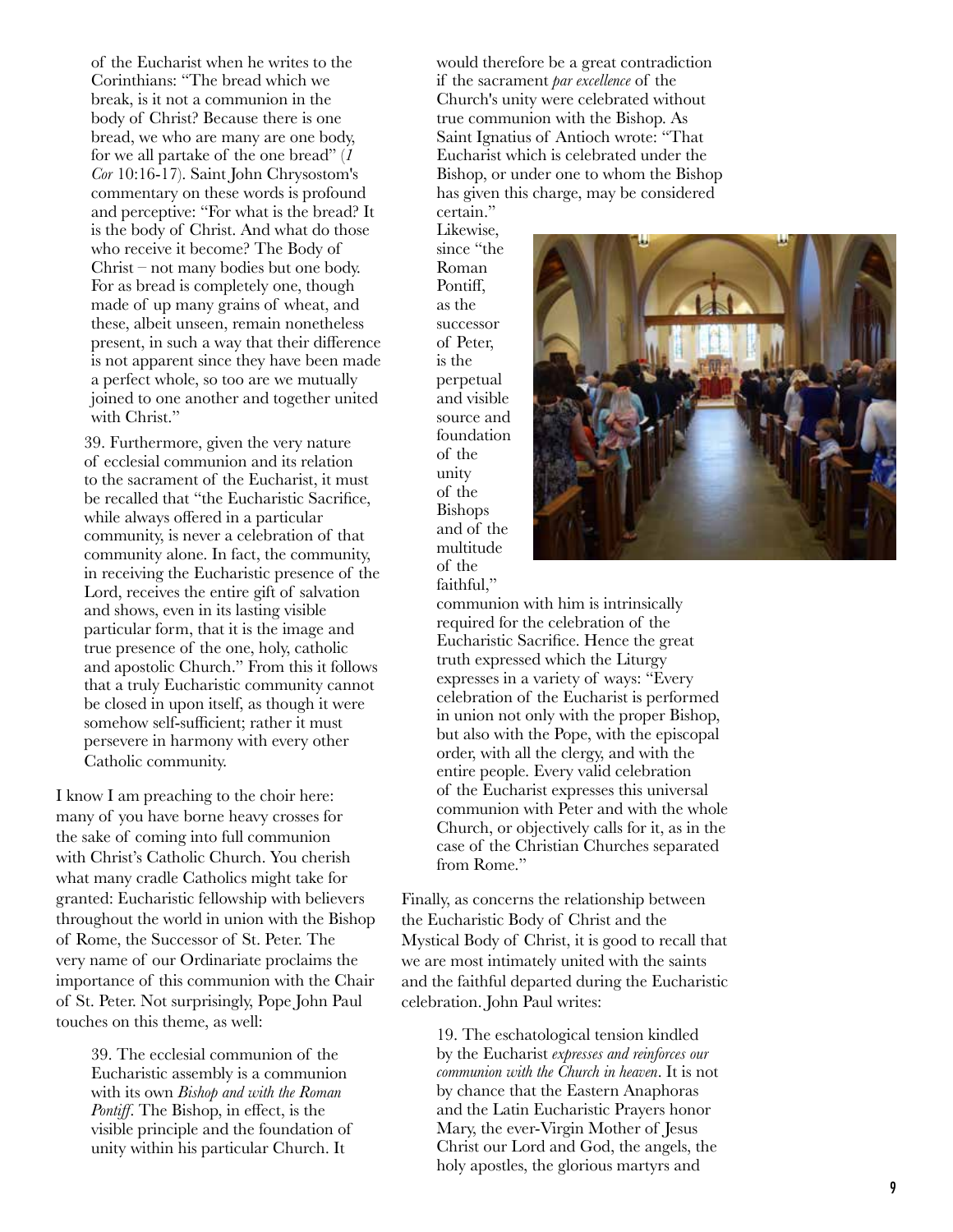

all the saints. This is an aspect of the Eucharist which merits greater attention: in celebrating the sacrifice of the Lamb, we are united to the heavenly "liturgy" and become part of that great multitude which cries out: "Salvation belongs to our God who sits upon the throne, and to the Lamb!" (*Rev* 7:10). The Eucharist is truly a glimpse of heaven appearing on earth. It is a glorious ray of the heavenly Jerusalem which pierces the clouds of our history

and lights up our journey.

This is why every effort should be made to have beautiful churches and solemn, joyful music. Here I must tell you that you, the members of the Ordinariate of the Chair of St. Peter, may be guilty of leading some of my brother priests and bishops to commit the sin of envy: so many of them have told me of how moved they were by the beauty of the liturgical celebrations surrounding my ordination on Candlemas!

Even as we rejoice in a foretaste of Heaven, we also offer the sacrifice of the Mass for the souls of the faithful departed who undergo their final purification before entering the Wedding Feast of the Lamb. This beautiful expression of a charity that is not impeded by death itself was lost sight of in the Reformation. Not only were great centers of holiness, charity, and learning destroyed; so also were chapels dedicated to offering the Eucharist to assist those who had died. No doubt there were elements of superstition and avarice that had corrupted the practice (as the Council of Trent itself acknowledged), but it is a shame that the impulse to extend Eucharistic charity to those who have gone before us in faith was stifled. Even as we rejoice in the assistance of the saints, let us offer our prayerful assistance to our deceased sisters and brothers by having Masses said for the forgiveness of their sins and blessed repose of their souls.

Part Five

 $\frac{1}{\sqrt{2}}$ 

#### The Eucharist and the Priesthood

S we contemplate this truly Catholic<br>
understanding of the Eucharistic<br>
words to my brother priests. Pope John Paul's understanding of the Eucharistic liturgy, allow me to address some Encyclical exhorts priests to a "Eucharistic way of life" as a way of describing priestly spirituality. The bond between the Eucharist and the priesthood is very profound indeed. Its

liturgical expression in the Eucharistic sacrifice must be undergirded with a Eucharistic way of life lest we fall into a functionalism that ultimately undermines the Church's faith and reduces the celebration of Mass to one of many obligations that clamor for our attention in daily ministry. Saint John Paul II addresses this in a poignant passage from *Ecclesia de*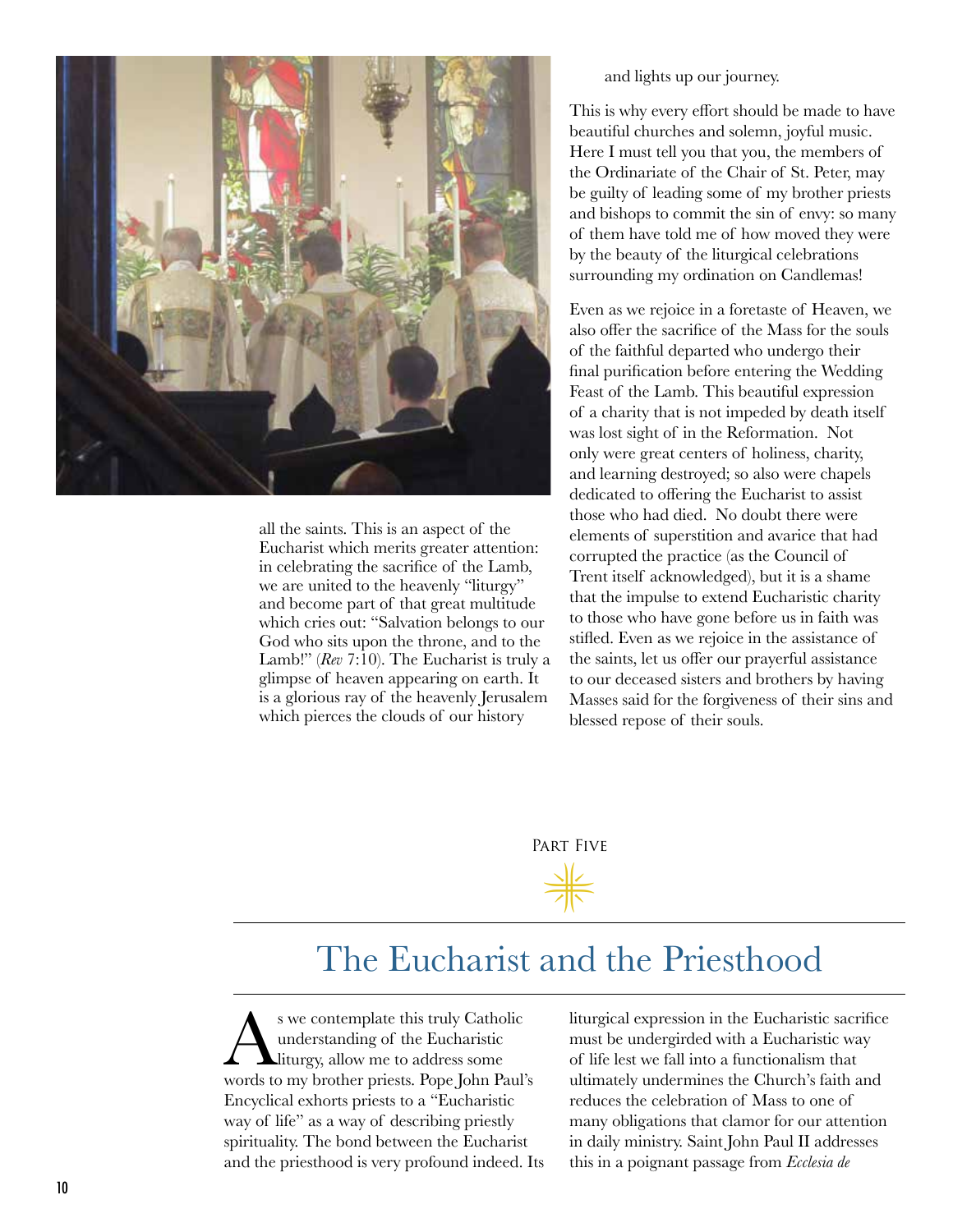#### *Eucharistia*:

31. If the Eucharist is the center and summit of the Church's life, it is likewise the center and summit of priestly ministry. For this reason, with a heart filled with gratitude to our Lord Jesus Christ, I repeat that the Eucharist "is the principal and central raison d'être of the sacrament of priesthood, which effectively came into being at the moment of the institution of the Eucharist."

Priests are engaged in a wide variety of pastoral activities. If we also consider the social and cultural conditions of the modern world it is easy to understand how priests face the very real *risk of losing their focus* amid such a great number of different tasks. The Second Vatican Council saw in pastoral charity the bond which gives unity to the priest's life and work. This, the Council adds, "flows mainly from the Eucharistic Sacrifice, which is therefore the center and root of the whole priestly life." We can understand, then, how important it is for the spiritual life of the priest, as well as for the good of the Church and the world, that priests follow the Council's recommendation to celebrate the Eucharist daily: "for even if the faithful are unable to be present, it is an act of Christ and the Church." In this way priests will be able to counteract the daily tensions which lead to a lack of focus and they will find in the Eucharistic Sacrifice — the true center of their lives and ministry — the spiritual strength needed to deal with their different pastoral responsibilities. Their daily activity will thus become truly Eucharistic.

The daily celebration of Mass, along with the prayer of the Divine Office, give orientation and depth to the priestly life. It is the engine which drives not only personal prayer, devotions, and holiness, but also ministry, pastoral care, and evangelism. Eucharistic prayer is the prayer of Christ and the Church, Bridegroom and Bride, in which we are privileged to participate.<sup>5</sup> If we do not allow

the Lord to nourish us regularly with his Word and Body, how are we to nourish our people with a lively sense of the Lord's presence and action? Rather, the vision put forth in the Encyclical proposes that a Eucharistic way of life, lived authentically and joyfully, will do more to deepen faith in the Real Presence and in the sacred institution of the priesthood than any tract or catechism.

A Eucharistic way of life is also open to the universality of Christ's Church in addition to the particularity of individual parishes and communities. When you stand at the altar, you are the visible link between your congregation and the other communities of our Ordinariate, and with me as the bishop of this flock. Our communion with the universal Church is expressed by my association with the worldwide College of Bishops, with and under Peter. This is why it is customary to mention both the supreme pastor of Christ's Church and the Ordinariate's own particular pastor during the Eucharistic Prayer.

Given the geographical challenges we face in our far-flung diocese, it is essential that we use every means at hand to deepen a sense of the solidarity of the *presbyterium* of the Ordinariate

— an awareness that you form a College of priests around your bishop. As in other matters, profound truths such as this one have their liturgical expression. It is in this context I would like to reflect upon the practice of *concelebration*.

As you well know, the concelebration

of Holy Mass was restored to the Latin Rite of the Church by the Second Vatican Council precisely to express this solidarity of the *presbyterium*. The logic underlying this restoration is underscored by the fact that certain liturgical celebrations by their very nature prescribe concelebration among priests. These include the Ordination of a bishop and of priests, the blessing of an abbot, and the Chrism Mass.6 At the same time, the practice of concelebration has not sat

A Eucharistic way of life, lived authentically and joyfully, will do more to deepen faith in the Real Presence and in the sacred institution of the priesthood than any tract or catechism.

<sup>5</sup> While Mass is offered "for" the people present and is therefore by its nature pastoral, it is also a participation in the prayer of Christ and the Church. As Pope John Paul affirms, its value is not diminished even if the faithful are unable to participate. Priests offer Mass for the intentions of the living and deceased, so we should not limit the horizon of our vision to those persons present in the pews. The spiritual welfare of the priest himself is also a motivation for daily celebration. Note that there is a provision in *Divine Worship: The Missal* for the celebration of Mass without a congregation, even in Catholic churches that are not part of the Ordinariate.

<sup>6</sup> Cf. *General Instruction of the Roman Missal*, 199.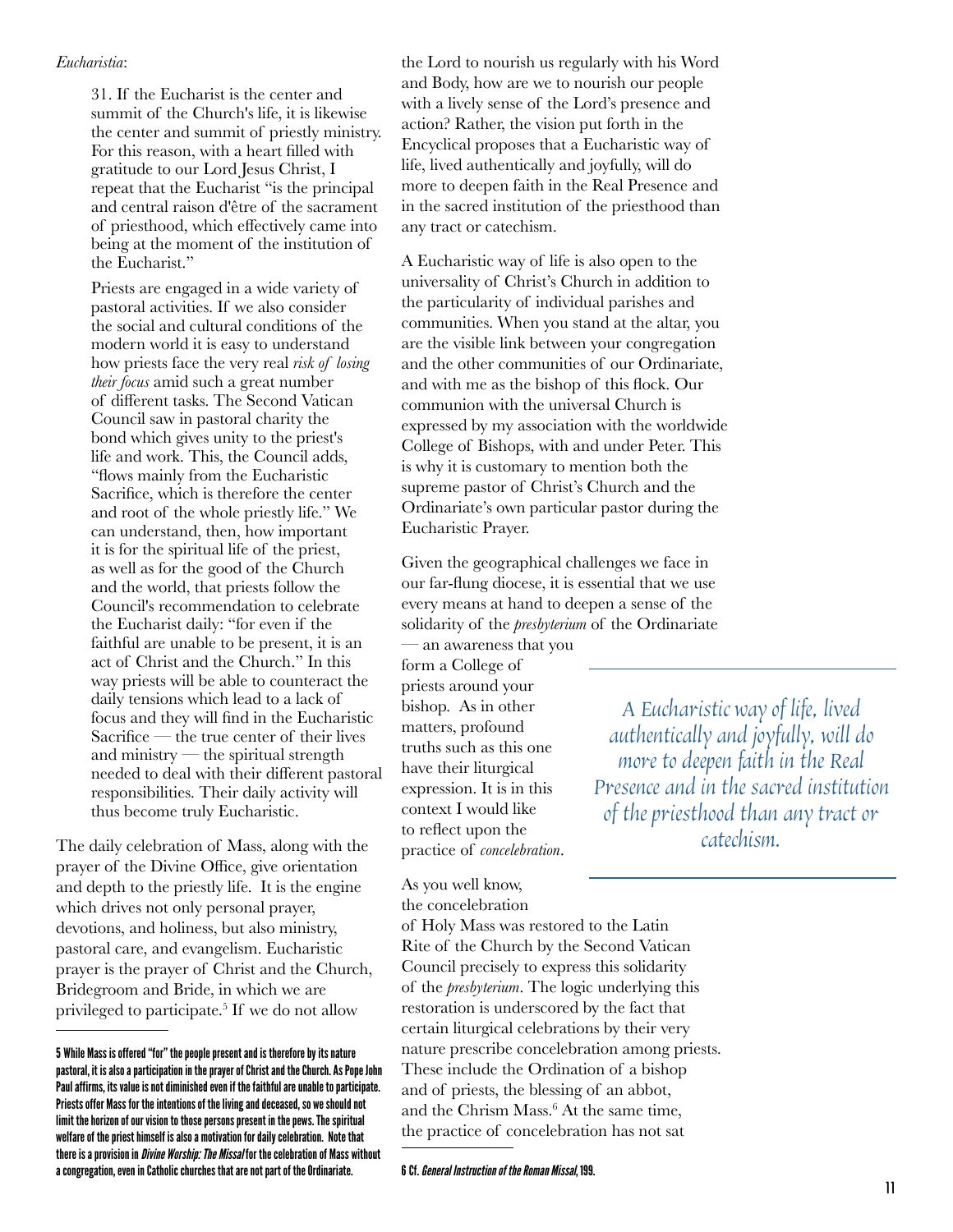

easily in the experience of the Church in the years following the Council. For many years, concelebration was rather vociferously opposed by the Church's more progressive voices who, misunderstanding the nature of Sacred Orders, took offence at this concrete manifestation of "clericalism." In recent years, the Church's more traditional voices have raised objections, arguing that the practice somehow obscures the orientation of the sacrificial offering. Perhaps particularly in larger liturgical celebrations, the intimate connection between the concelebrating priest and the gifts offered on the altar is less immediate.

I do not come to these reflections as a passive observer. For 11 years of my priesthood I served as residential secretary to a bishop and in academic environments, which effectively meant I concelebrated Mass nearly every day except Sundays. While there were moments of great beauty and spiritual consolation in this practice, on the whole this was not at all an easy experience for me and prompted deep reflection on the theological, spiritual, and canonical foundations of concelebration. I conclude that there is indeed great wisdom to the logic of concelebration as articulated by the Council, that is, the manifestation of the communion of the Order of Presbyters with the bishop. The challenge is in the careful application of this logic, understanding thereby when concelebration is appropriate or beneficial, and when perhaps not.

We have already noted those moments when the *General Instruction of the Roman Missal*, which also governs *Divine Worship*, requires concelebration. Applying the logic of the unity of the *presbyterium*, concelebration is also strongly recommended at the Evening Mass of the Lord's Supper on Maundy Thursday, the funeral Masses of clergy, conventual Masses of monasteries and religions orders, and Masses at meetings/assemblies of clergy when the bishop is the principal celebrant. "Recommended" means recommended: as a general rule, priests should feel welcome — even encouraged — to concelebrate at certain celebrations. At the same time priests should not feel themselves obligated to concelebrate, but in making that choice they should also be attentive to any possible confusion between the clerical and lay states both in their dress and manner of participation in the Mass.7 Balance and a good liturgical sense is needed to understand the nature of a given celebration, recalling that the unity of the *presbyterium* is a good in itself and an eloquent witness to the community of the Church.

7 Even when not concelebrating, the ontological nature and dignity of the priesthood is the overarching context for the priest's participation in the Eucharistic celebration. A priest participating at Mass but not concelebrating should wear appropriate choir dress. Choir dress includes wearing the priestly stole for the reception of Holy Communion or for any other manner of direct participation in the celebration (preaching, assisting in the distribution of Holy Communion, etc.). Nonconcelebrating priests should be seated together in a designated location and avoid simply taking a place in the pews amongst the lay faithful.

Part Six



## The Eucharist and the World

The Eucharistic celebration inspires us to<br>
"seek the things that are above, where<br>
Christ is seated at the right hand of<br>
God" (Col 3:1), but it also urges us make Christ "seek the things that are above, where Christ is seated at the right hand of God" (Col 3:1), but it also urges us make Christ present in the world around us. In a manner of speaking, the roof of the church disappears

during the Canon of the Mass and we commune in heavenly realities. At at the end of the celebration the doors and walls disappear too as we tell our faithful to "depart" so that the mystery celebrated might become the truth and joy proclaimed to a waiting world. The theme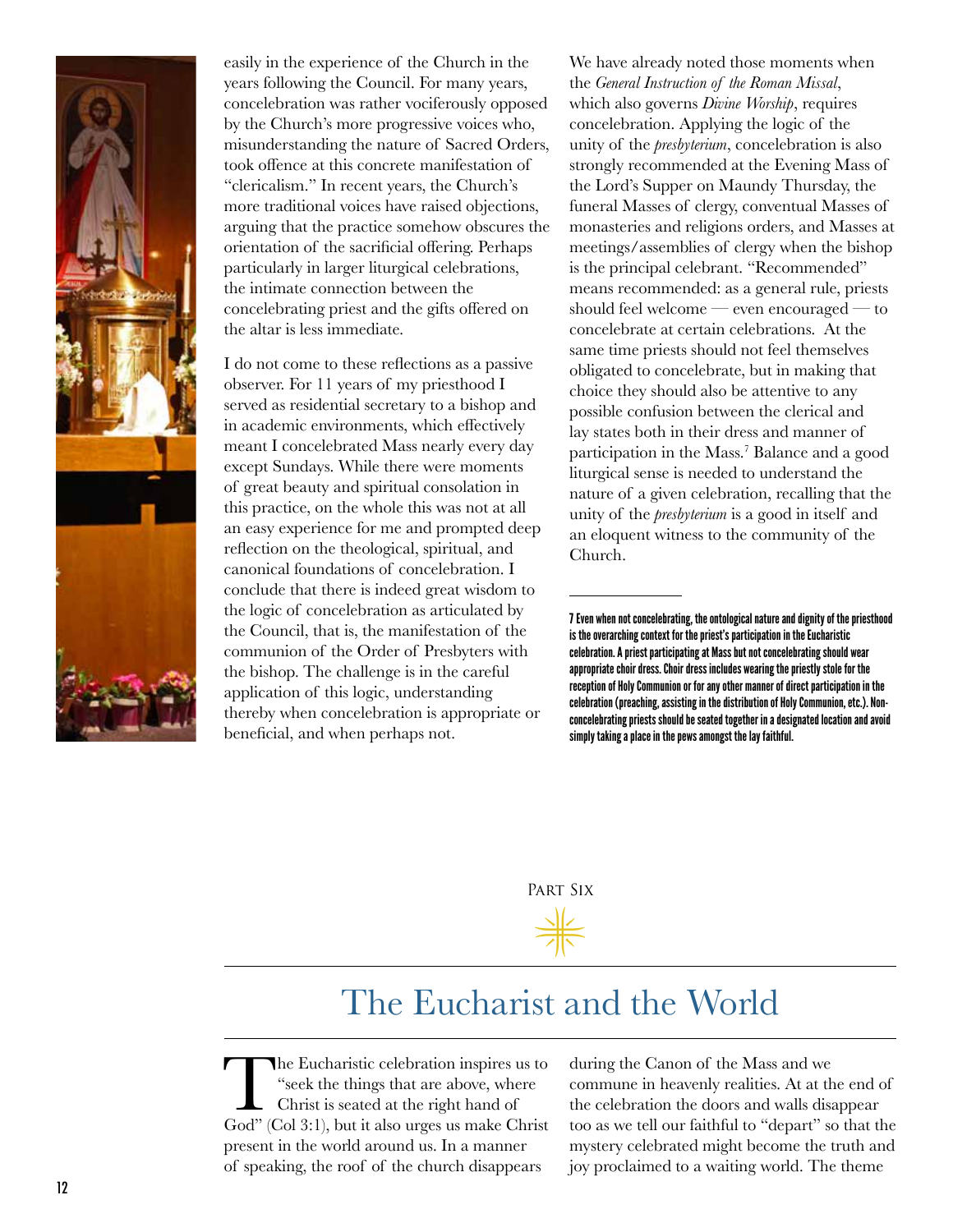of our going out to encounter and evangelize has certainly been a leitmotif of the papacy of Pope Francis as he often speaks of going to the margins. But his predecessors have also urged us to do this; and in *Ecclesia de Eucharistia*, Pope John Paul teaches:

> 20. A significant consequence of the eschatological tension inherent in the Eucharist is also the fact that it spurs us on our journey through history and plants a seed of living hope in our daily commitment to the work before us. Certainly the Christian vision leads to the expectation of "new heavens" and "a new earth" (*Rev* 21:1), but this increases, rather than lessens, *our sense of responsibility for the world today*. I wish to reaffirm this forcefully at the beginning of the new millennium, so that Christians will feel more obliged than ever not to neglect their duties as citizens in this world. Theirs is the task of contributing with the light of the Gospel to the building of a more human world, a world fully in harmony with God's plan.

And again:

22. By its union with Christ, the People of the New Covenant, far from closing in upon itself, becomes a "sacrament" for humanity, a sign and instrument of the salvation achieved by Christ, the light of the world and the salt of the earth (cf. *Mt* 5:13-16), for the redemption of all. The Church's mission stands in continuity with the mission of Christ: "As the Father has sent me, even so I send you" ( $\mathcal{F}_n$  20:21). From the perpetuation of the sacrifice of the Cross and her communion with the body and blood of Christ in the Eucharist, the Church draws the spiritual power needed to carry out her mission. The Eucharist thus appears as both *the source* and *the summit* of all evangelization, since its goal is the communion of mankind with Christ and in him with the Father and the Holy Spirit.

Just as we recognize the real presence of Christ in the Eucharist and respond in faith, so we see him in others and respond in charity. This was at the heart of the remarkable life of Mother

Teresa of Calcutta, who combined ardent devotion to the Eucharist with heroic service to the poorest of the poor.

This association extends all through the centuries of the Church's life. Near the chapel of the Blessed Sacrament in the Cathedral of St. Mary of the Assumption in San Francisco where I was ordained to the priesthood there is a plaque containing the words of Cardinal Newman I quoted earlier. On the opposite wall is another plaque, which reads:

#### FOR THE POOR

Do you want to honor Christ's body? Then do not scorn Him in His nakedness, nor honor him here in church with silken garments while neglecting Him outside where He is cold and naked. For He who said: This is my body. and made it so with His words, also said: You saw Me hungry and did not feed Me. What we do here in the church requires a pure heart: what we do outside requires great dedication. SAINT JOHN CHRYSOSTOM

Share with your neighbor whatever you have, And do not say of anything, this is mine. If you both share an imperishable treasure, how much more must you share what is what perishable. THE EPISTLE OF BARNABAS

"If you both share an imperishable treasure, how much more must you share what is perishable." The Eucharist is the infinitelyrenewable source of energy for the Church's efforts for justice and charity. We call this liturgy by many names, but the characteristic title in the West has been the Mass, from the Latin word *missa* — to be sent out. It is not ourselves alone who are missioned: it is Christ himself, whom we receive in the Eucharist, and whom, like Mary, we carry to others.

Just as we recognize the real presence of Christ in the Eucharist and respond in faith, so we see him in others and respond in charity.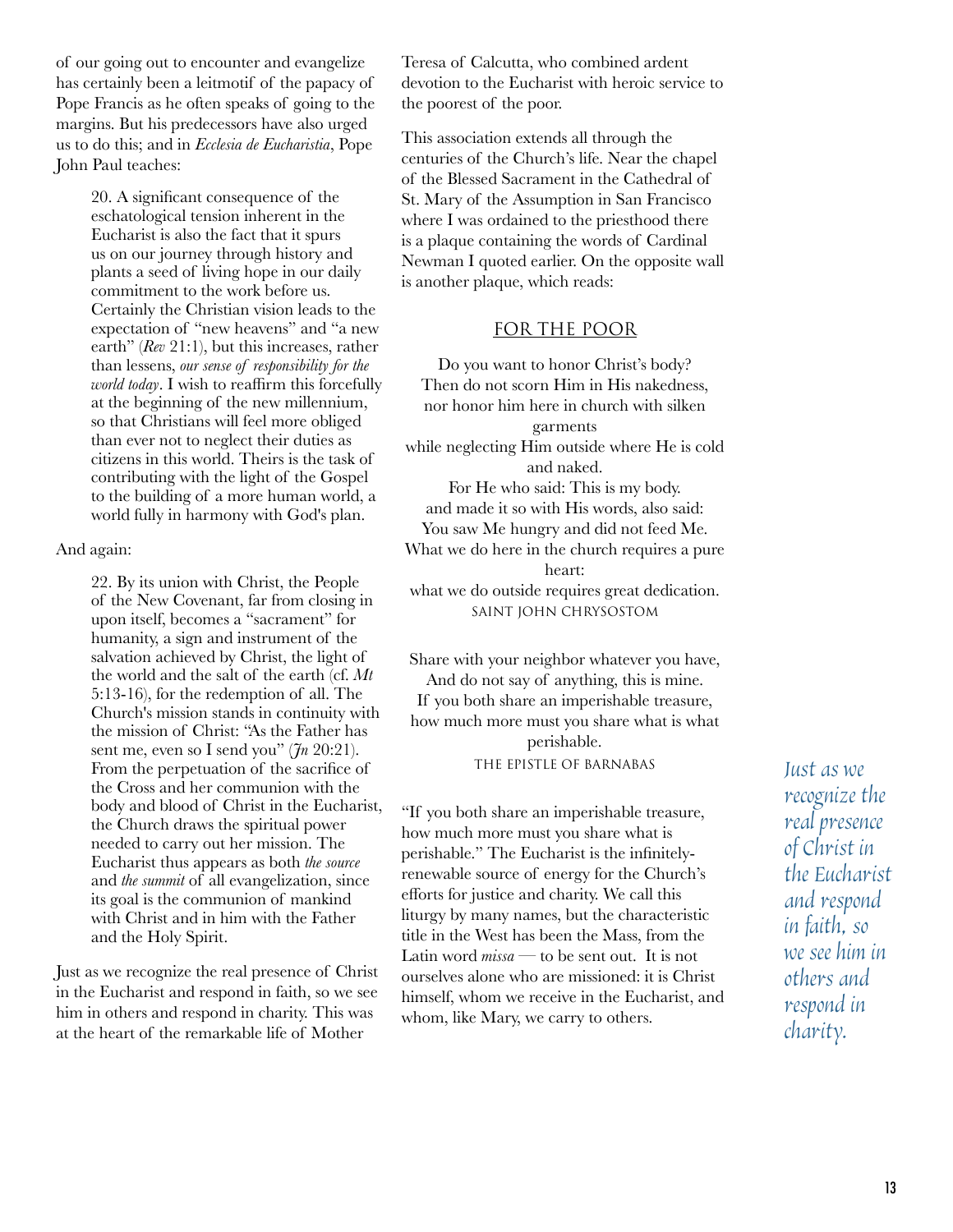

s we leave the joyful season of Easter, let us do so with the conviction that the risen Christ is with us until the end of age (Mt 28:20). He is with us in many ways, but above all us do so with the conviction that the risen Christ is with us until the end of age (Mt in the precious gift of his very Body and Blood in the sacrament of the Eucharist. I hope that this letter will in some way encourage you to reflect on the gift of God in the Holy Eucharist so that you might truly be amazed by the graciousness and abundance of that gift. This is, after all, why the dying Pope John Paul wrote his final Encyclical. Let us together heed his gracious and stirring invitation:

60. Every commitment to holiness, every activity aimed at carrying out the Church's mission, every work of pastoral planning, must draw the strength it needs from the Eucharistic mystery and in turn be directed to that mystery as its culmination. In the Eucharist we have Jesus, we have his redemptive sacrifice, we have his resurrection, we have the gift of the Holy Spirit, we have adoration, obedience and love of the Father. Were we to disregard the Eucharist, how could we overcome our own deficiency?

61. The mystery of the Eucharist — sacrifice, presence, banquet — *does not allow for reduction or exploitation*; it must be experienced and lived in its integrity, both in its celebration and in the intimate converse with Jesus which takes place after receiving communion or in a prayerful moment of Eucharistic adoration apart from Mass. These are times when the Church is firmly built up and it becomes clear what she truly is: one, holy, catholic and apostolic; the people, temple and family of God; the body and bride of Christ, enlivened by the Holy Spirit; the universal sacrament of salvation and a hierarchically structured communion.

*+Steven J. Lopes*

Bishop of the Personal Ordinariate of the Chair of St. Peter

May 26, 2016 Solemnity of Corpus Christi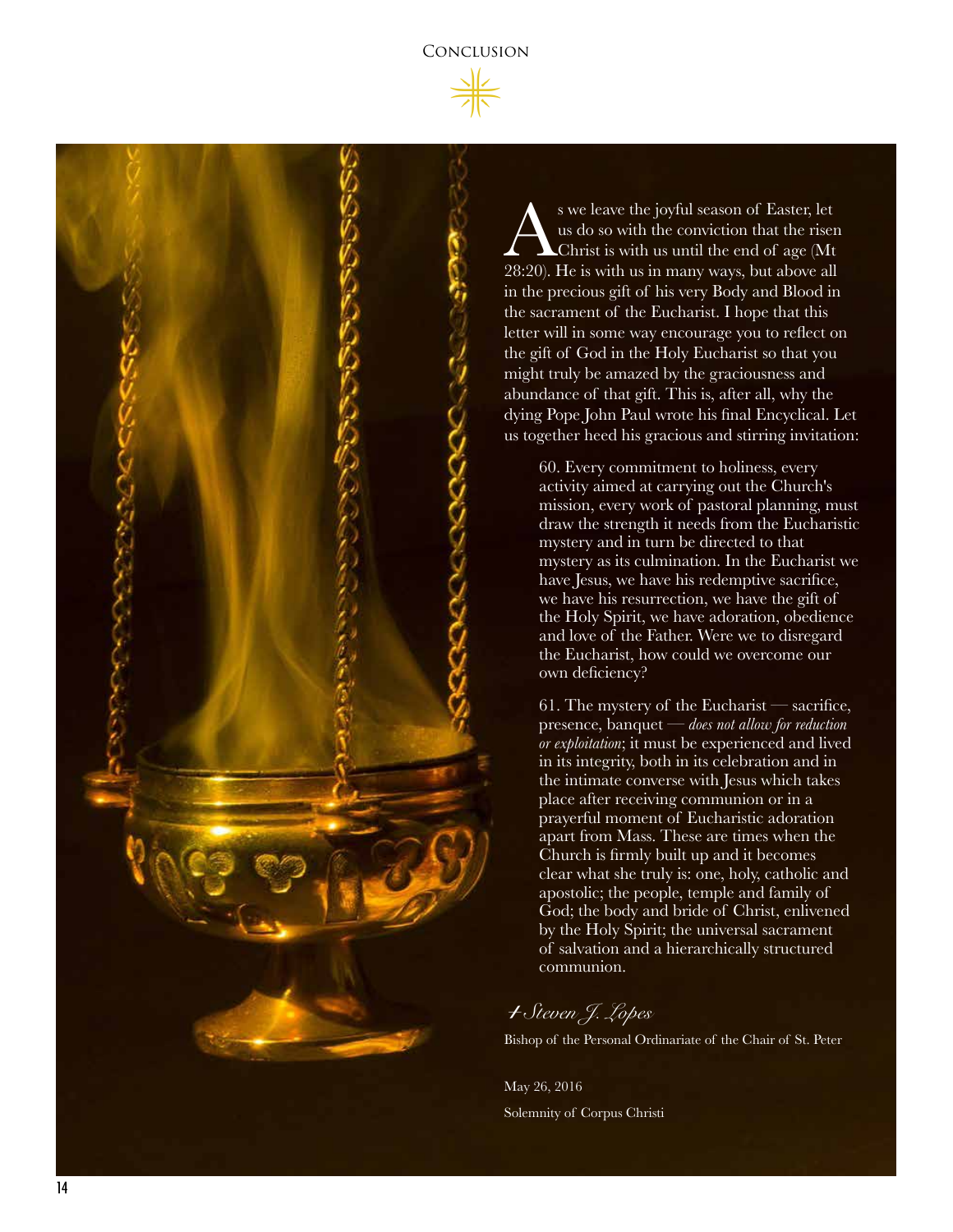### Liturgical Guidelines for Concelebration

The *General Instruction of the Roman Missal*, Chapter IV, Section II (paragraphs 199-251) provides detailed instruction for priests on the "how" of concelebration. This is to ensure a proper celebration of the Holy Sacrifice of the Mass and provides rubrical consistency so that the unity of the *presbyterium* is highlighted by concelebration, not undermined by it. Some "translation" of the *General Instruction* is needed in applying it to the particular situation of *Divine Worship: The Missal*. It begins with two general principles:

217. After the *Sanctus* (*Holy, Holy, Holy*), the concelebrating priests continue the Eucharistic Prayer in the way described below. Only the principal celebrant makes the gestures, unless other indications are given.

218. The parts pronounced by all the concelebrants together and especially the words of Consecration, which all are obliged to say, are to be recited in such a manner that the concelebrants speak them in a low voice and that the principal celebrant's voice is heard clearly. In this way the words can be more easily understood by the people.

It is a praiseworthy practice for the parts that are to be said by all the concelebrants together and for which musical notation is provided in the Missal to be sung.

As regards the Roman Canon, the *General Instruction* says:

219. In Eucharistic Prayer I, or the Roman Canon, the *Te igitur* [*Therefore, most merciful Father*] is said by the principal celebrant alone, with hands extended.

220. It is appropriate that the commemoration (*Memento*) of the living and the *Communicantes* [*In communion with those*] be assigned to one or other of the concelebrating Priests, who then pronounces these prayers alone, with hands extended, and in a loud voice.

221. The *Hanc igitur* [*We beseech thee then, O Lord*] is said once again by the principal celebrant alone, with hands extended.

222. From the *Quam oblationem* [*Vouchsafe, O God we beseech thee*] up to and including the *Supplices* [*We humbly beseech thee, Almighty God*], **the principal celebrant alone makes the gestures**, while all the concelebrants pronounce everything together, in this manner:

a) the *Quam oblationem* [*Vouchsafe, O God we beseech thee*] with hands extended toward the offerings;

b) the *Qui pridie* [*Who the day before he suffered*] and the *Simili modo* [*Likewise, after supper*] with hands joined;

c) the words of the Lord, with each extending his right hand toward the bread and toward the chalice; and at the elevation looking toward them and after this **bowing profoundly** (not genuflecting);

d) the *Unde et memores* [*Wherefore, O Lord, we thy servants*] and the *Supra quae* [*Vouchsafe to look upon them*] with hands extended;

e) for the *Supplices* [*We humbly beseech thee, Almighty God*] up to and including the words *at this partaking of the altar* bowing with hands joined; then standing upright and crossing themselves at the words *may be filled with every heavenly benediction and grace*.

223. It is appropriate that the commemoration (*Memento*) of the dead and the *Nobis quoque peccatoribus* [*To us sinners also, thy servants*] be assigned to one or other of the concelebrants, who pronounces them alone, with hands extended, and in a loud voice.

224. At the words *To us sinners also, thy servants*, all the concelebrants strike their breasts.

225. The *Per quem haec omnia* [*Through Jesus Christ our Lord; through whom*] is said by the principal celebrant alone.

Regarding the Alternative Eucharistic Prayer, the *General Instruction* indicates:

226. The part *Truly thou art Holy, O Lord* is pronounced by the principal celebrant alone, with hands extended.

227. In the parts from *Make holy, therefore, these gifts* to the end of *Humbly we pray,* all the concelebrants pronounce everything together as follows:

a) the part *Make holy, therefore, these gifts*, with hands extended toward the offerings;

b) the parts *At the time he was betrayed* and *Likewise with hands* joined;

c) the words of the Lord, with each extending his right hand toward the bread and toward the chalice, if this seems appropriate; and at the elevation looking toward them and after this **bowing profoundly**;

d) the parts *Therefore, as we celebrate* and *Humbly we pray* with hands extended.

228. It is appropriate that the intercessions for the living, *Remember, Lord, thy Church*, and for the dead, *Remember also our brethren*, be assigned to one or other of the concelebrants, who pronounces them alone, with hands extended, and in a loud voice.